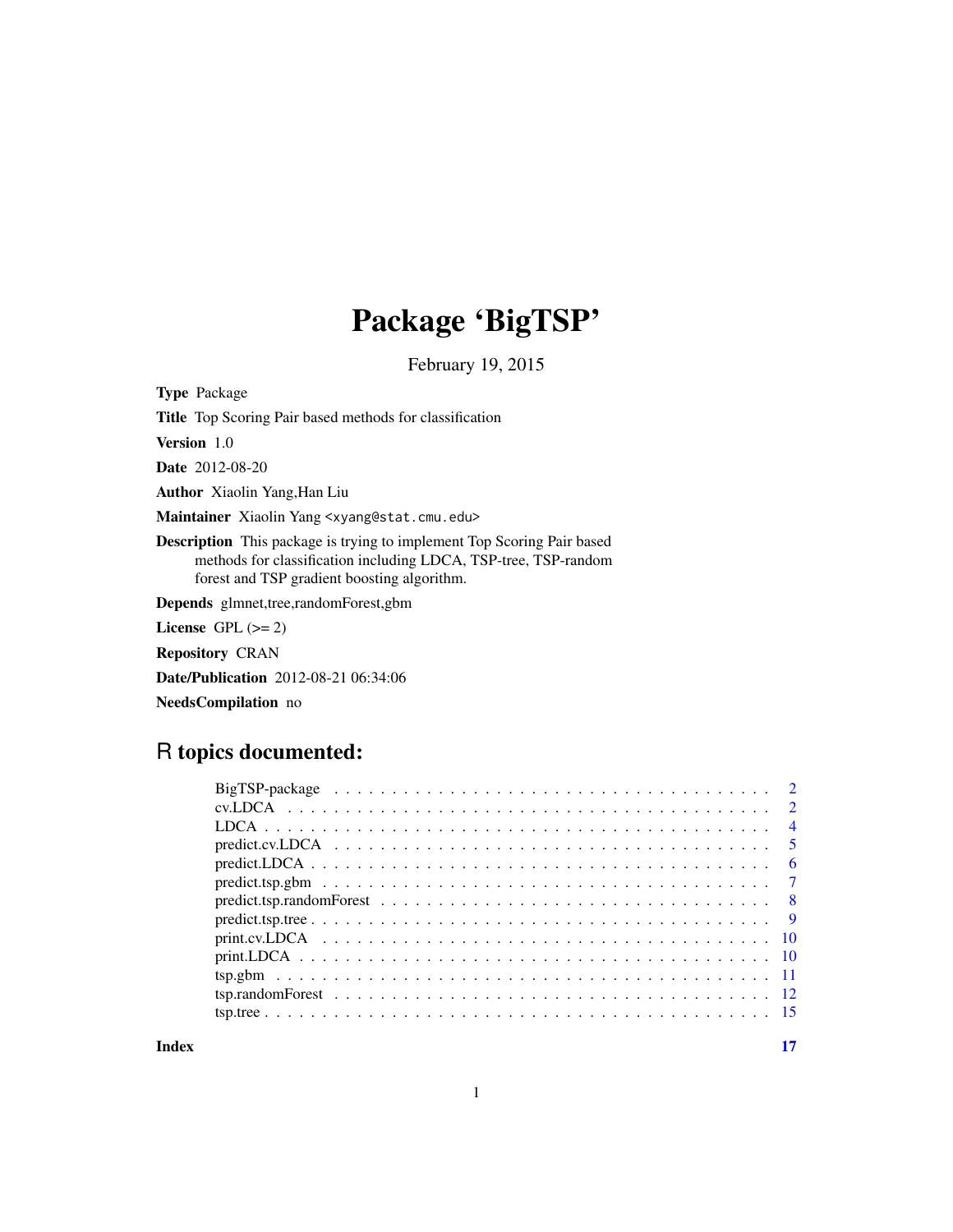This package is trying to implement Top Scoring Pair based methods for classification including LDCA, TSP-tree, TSP-random forest and TSP gradient boosting algorithm.

#### Details

| BigTSP      |
|-------------|
| Package     |
| 1.0         |
| 2012-08-20  |
| $GPL(>= 2)$ |
|             |

LDCA, tsp.tree, tsp.randomForest, tsp.gbm

## Author(s)

Xiaolin Yang, Han Liu

Maintainer: Who to complain to <xyang@stat.cmu.edu> Xiaolin Yang

cv.LDCA *Cross validation for LDCA*

## Description

Cross validation for LDCA

#### Usage

```
cv.LDCA(X, y, lambda = NULL, nfolds)
```

|        | input matrix, of dimension nobs x nvars; each row is an observation vector. |
|--------|-----------------------------------------------------------------------------|
|        | response variable.                                                          |
| lambda | user specified lambda sequence                                              |
| nfolds | number of folds - default is 10.                                            |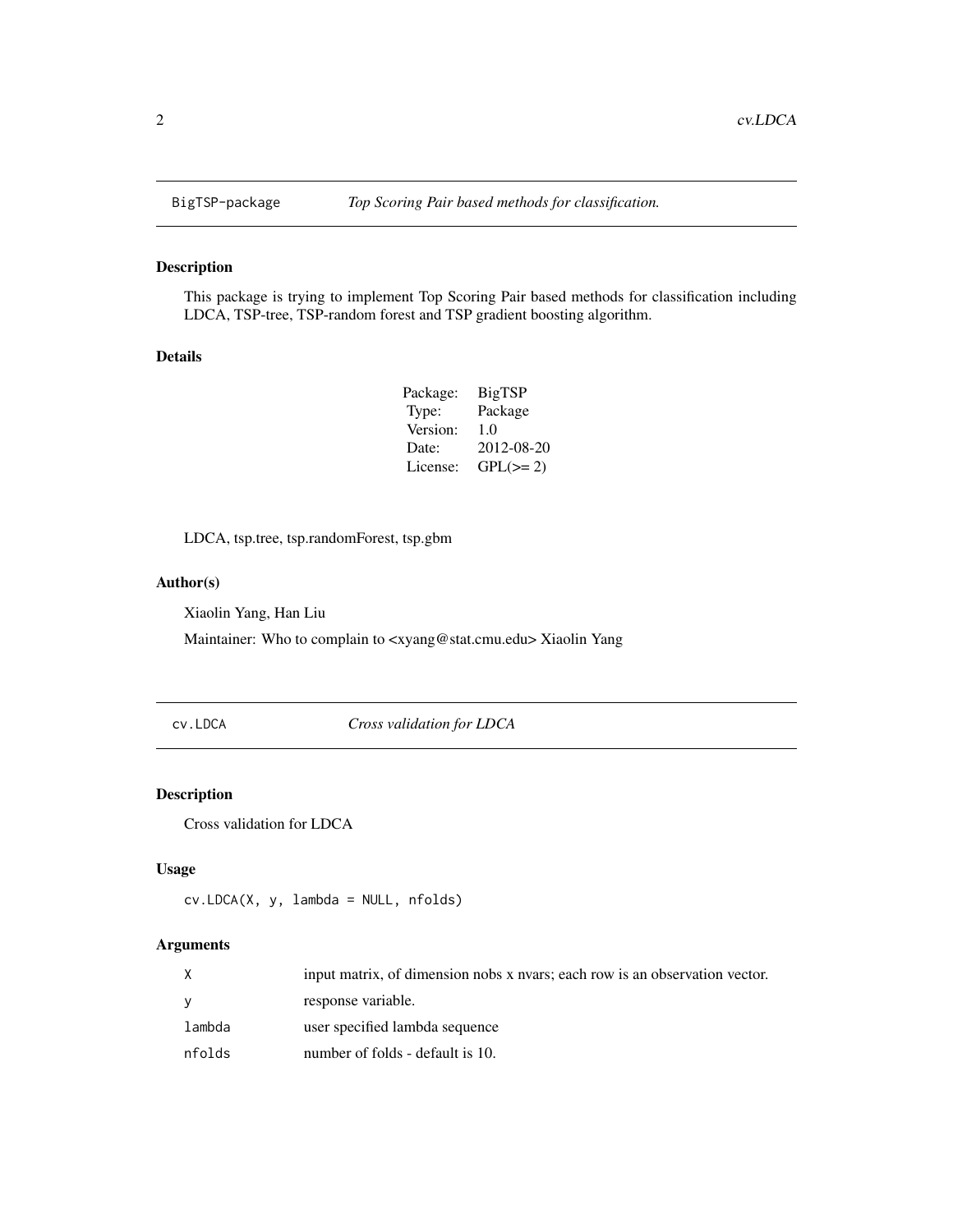#### <span id="page-2-0"></span>cv.LDCA 3

#### Value

an object of class "cv.LDCA" is returned, which is a list with the ingredients of the cross-validation fit.

| lambda     | the values of lambda used in the fits.                                                  |
|------------|-----------------------------------------------------------------------------------------|
| <b>CVM</b> | The mean cross-validated error - a vector of length length (lambda).                    |
| cvsd       | estimate of standard error of cym.                                                      |
| cvup       | upper curve $=$ cvm+cvsd.                                                               |
| cvlo       | $lower curve = cvm-cvsd.$                                                               |
| nzero      | number of non-zero coefficients at each lambda.                                         |
| name       | a text string indicating type of measure (for plotting purposes).                       |
| glmnet.fit | a fitted glmnet object for the full data.                                               |
| lambda.min | value of lambda that gives minimum cvm.                                                 |
| lambda.1se | largest value of lambda such that error is within 1 standard error of the mini-<br>mum. |

#### Author(s)

Xiaolin Yang, Han Liu

#### References

Friedman, J., Hastie, T. and Tibshirani, R. (2008) *Regularization Paths for Generalized Linear Models via Coordinate Descent*, <http://www.stanford.edu/~hastie/Papers/glmnet.pdf> *Journal of Statistical Software, Vol. 33(1), 1-22 Feb 2010* <http://www.jstatsoft.org/v33/i01/> Simon, N., Friedman, J., Hastie, T., Tibshirani, R. (2011) *Regularization Paths for Cox's Proportional Hazards Model via Coordinate Descent, Journal of Statistical Software, Vol. 39(5) 1-13* <http://www.jstatsoft.org/v39/i05/>

#### See Also

[print.cv.LDCA](#page-9-1),[predict.cv.LDCA](#page-4-1),

```
library(glmnet)
x=matrix(rnorm(50*20),50,20)
y=rbinom(50,1,0.5)
cvfit=cv.LDCA(x,y,nfolds=5)
predict(cvfit,x[1:10,],s="lambda.min")
```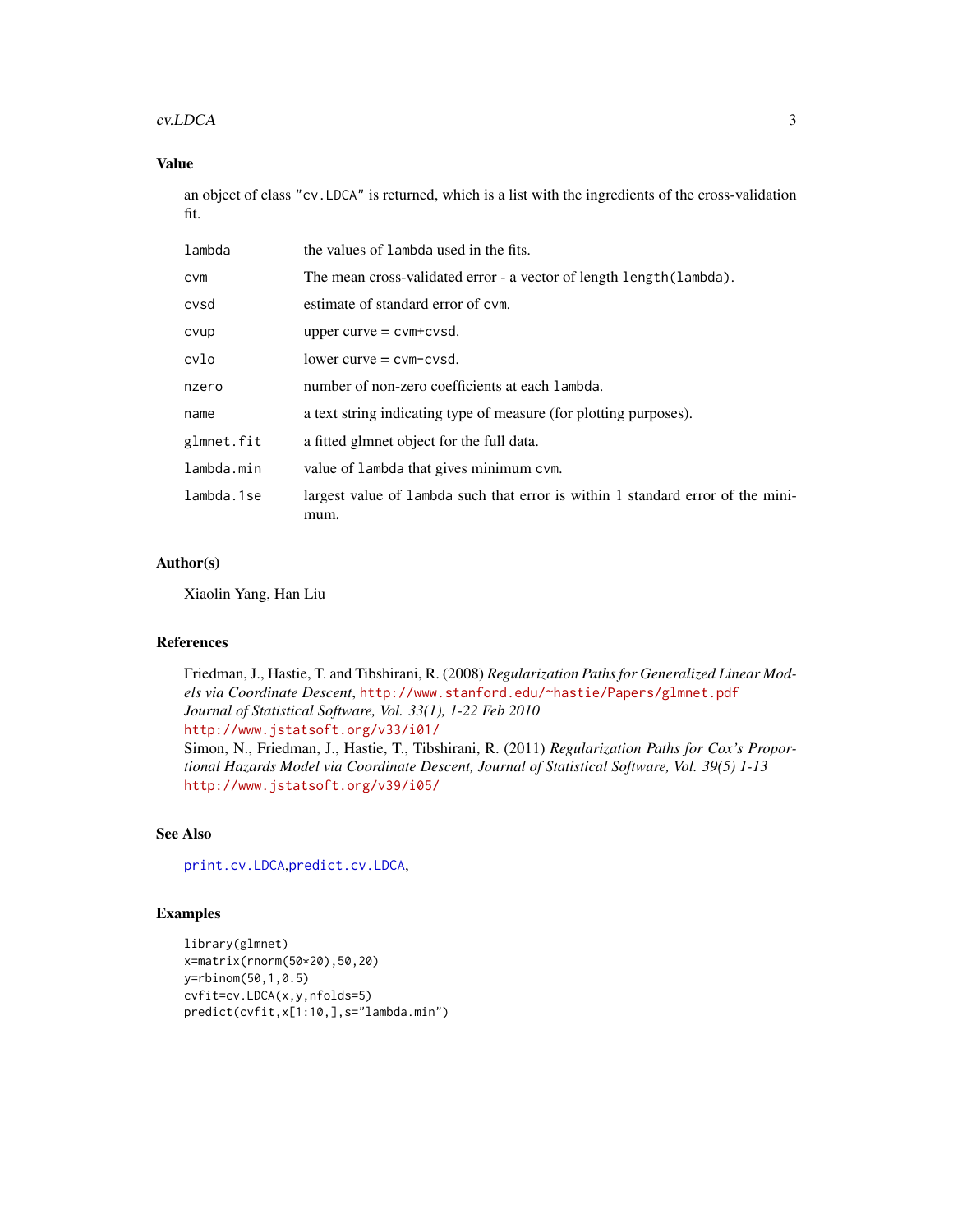<span id="page-3-0"></span>Linear Discriminant Analysis based on Top Scoring Pair

## Usage

LDCA(X,y,nlambda=100,lambda=NULL,threshold=1e-07)

## Arguments

| $\times$  | input matrix, of dimension nobs x nyars; each row is an observation vector.                                   |
|-----------|---------------------------------------------------------------------------------------------------------------|
| <b>V</b>  | response variable.                                                                                            |
| nlambda   | The number of lambda values - default is 100.                                                                 |
| lambda    | user specified lambda sequence                                                                                |
| threshold | Convergence threshold for coordinate descent. A parameter from "glmnet" pack-<br>age. Defaults value is 1E-7. |

## Value

An object with S3 class "LDCA","glmnet"

| call      | the call that produced this object                                                                                                                                                                                                                                                                                                                                                 |  |
|-----------|------------------------------------------------------------------------------------------------------------------------------------------------------------------------------------------------------------------------------------------------------------------------------------------------------------------------------------------------------------------------------------|--|
| a0        | Intercept sequence of length length (lambda)                                                                                                                                                                                                                                                                                                                                       |  |
| beta      | For "elnet" and "lognet" models, a nvars x<br>length(lambda)<br>matrix of coefficients, stored in sparse column format ("CsparseMatrix"). For<br>"multnet", a list of nc such matrices, one for each class.                                                                                                                                                                        |  |
| lambda    | The actual sequence of lambda values used                                                                                                                                                                                                                                                                                                                                          |  |
| dev.ratio | The fraction of (null) deviance explained (for "elnet", this is the R-square).<br>The deviance calculations incorporate weights if present in the model. The de-<br>viance is defined to be $2*(loglike_sat - loglike)$ , where loglike sat is the log-<br>likelihood for the saturated model (a model with a free parameter per observa-<br>tion). Hence dev.ratio=1-dev/nulldev. |  |
| nulldev   | Null deviance (per observation). This is defined to be 2*(loglike_sat -loglike(Null));<br>The NULL model refers to the intercept model, except for the Cox, where it is<br>the 0 model.                                                                                                                                                                                            |  |
| df        | The number of nonzero coefficients for each value of lambda. For "multnet",<br>this is the number of variables with a nonzero coefficient for <i>any</i> class.                                                                                                                                                                                                                    |  |
| dim       | dimension of coefficient matrix (ices)                                                                                                                                                                                                                                                                                                                                             |  |
| nobs      | number of observations                                                                                                                                                                                                                                                                                                                                                             |  |
| npasses   | total passes over the data summed over all lambda values                                                                                                                                                                                                                                                                                                                           |  |
| offset    | a logical variable indicating whether an offset was included in the model                                                                                                                                                                                                                                                                                                          |  |
| jerr      | error flag, for warnings and errors (largely for internal debugging).                                                                                                                                                                                                                                                                                                              |  |
|           |                                                                                                                                                                                                                                                                                                                                                                                    |  |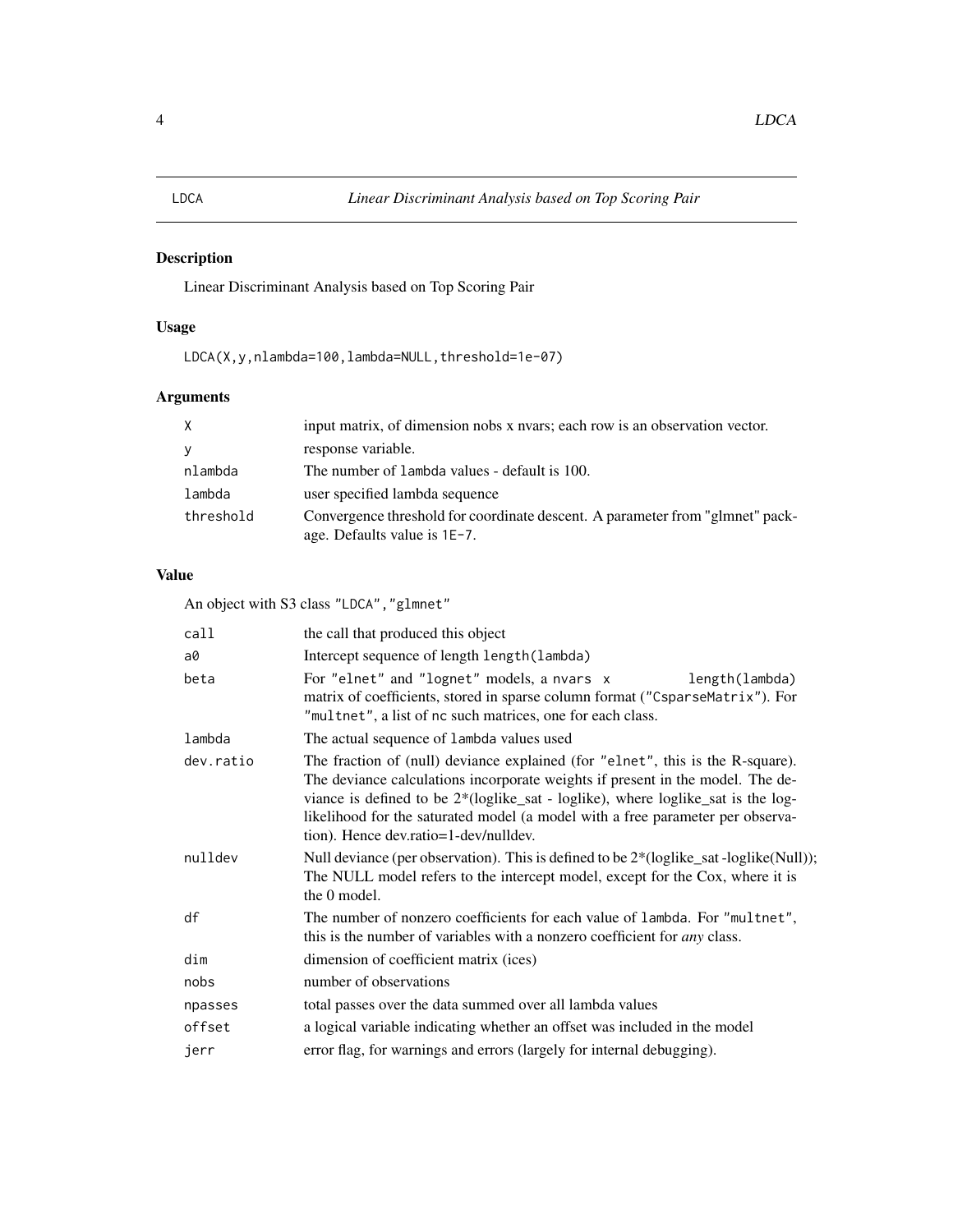#### <span id="page-4-0"></span>Author(s)

Xiaolin Yang, Han Liu

## References

Geman, D., dAvignon, C.: Classifying gene expression profiles from pairwise mRNA comparisons. Statistical Applications in Genetics and Molecular Biology, 3(1):19 (2007)

#### See Also

```
summary.LDCA,print.LDCA,predict.LDCA,plot.LDCA
```
#### Examples

```
library(glmnet)
x=matrix(rnorm(100*20),100,20)
y=rbinom(100,1,0.5)
fit=LDCA(x,y)
print(fit)
predict(fit,newx=x[1:10,]) # make predictions
```
<span id="page-4-1"></span>predict.cv.LDCA *prediction function for cv.LDCA*

#### Description

prediction function for cv.LDCA

## Usage

```
## S3 method for class 'cv.LDCA'
predict(object, newx, s = c("lambda.lse", "lambda.min"), ...)
```
#### Arguments

| object | a cv.LDCA object                                  |
|--------|---------------------------------------------------|
| newx   | new data matrix                                   |
| S      | lambda value at which the prediction is returned. |
|        | other arguments                                   |

## Author(s)

Xiaolin Yang, Han Liu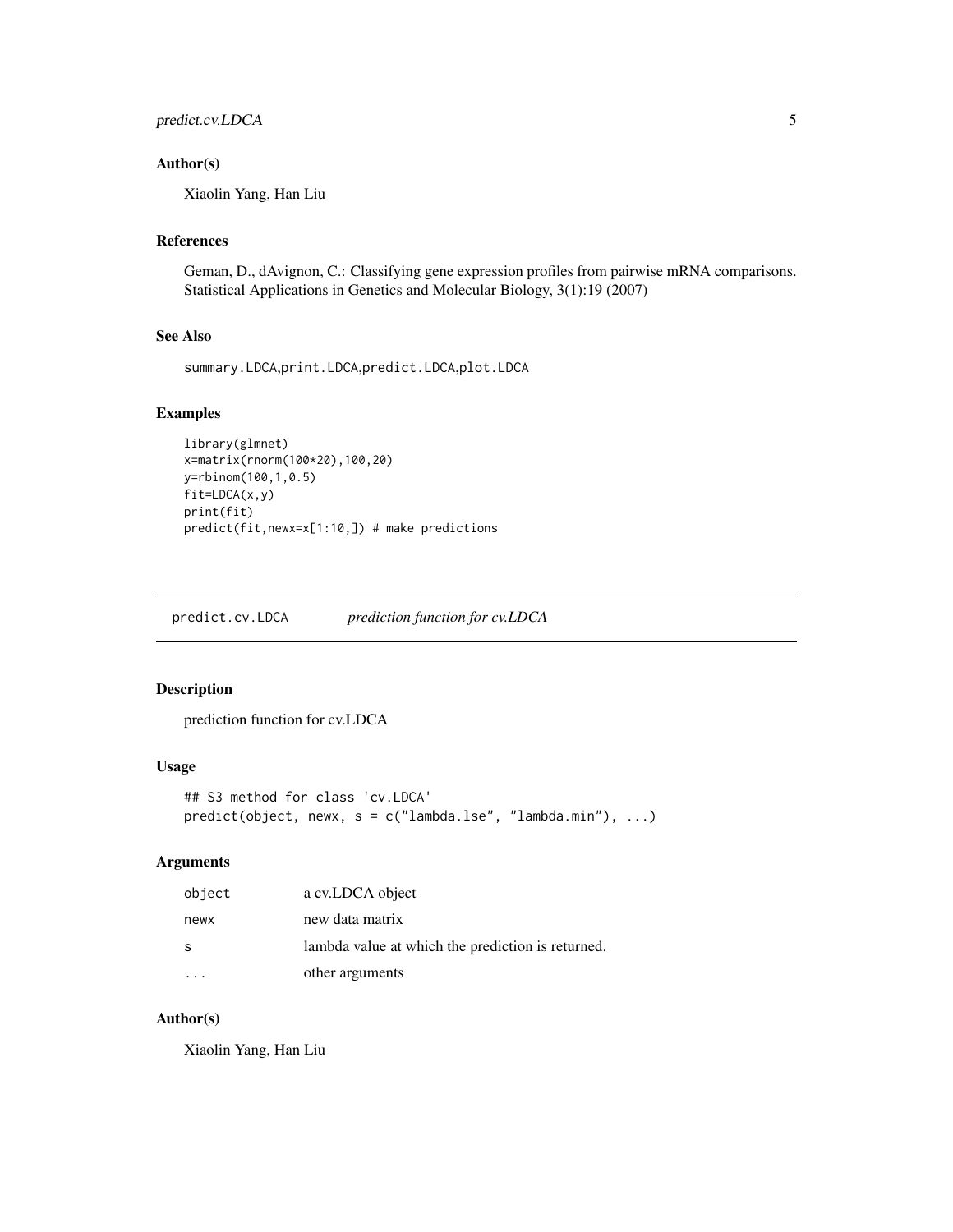## Examples

```
library(glmnet)
x=matrix(rnorm(50*20),50,20)
y=rbinom(50,1,0.5)
cvfit=cv.LDCA(x,y,nfolds=5)
predict(cvfit,x[1:10,],s="lambda.min")
```
predict.LDCA *predict function for LDCA*

## Description

predict function for LDCA

## Usage

```
## S3 method for class 'LDCA'
predict(object, newx, s = NULL, type = c("link", "response", "coefficients", "nonzero", "class"), exad
```

| an LDCA object                                                                                                                                                                                                                                                                                                                                                                                                                                                                                                                                                                                                                                                                                                                                                                                                                                                                        |
|---------------------------------------------------------------------------------------------------------------------------------------------------------------------------------------------------------------------------------------------------------------------------------------------------------------------------------------------------------------------------------------------------------------------------------------------------------------------------------------------------------------------------------------------------------------------------------------------------------------------------------------------------------------------------------------------------------------------------------------------------------------------------------------------------------------------------------------------------------------------------------------|
| new data matrix                                                                                                                                                                                                                                                                                                                                                                                                                                                                                                                                                                                                                                                                                                                                                                                                                                                                       |
| lambda value at which the prediction is returned.                                                                                                                                                                                                                                                                                                                                                                                                                                                                                                                                                                                                                                                                                                                                                                                                                                     |
| Type of prediction required. Type "link" gives the linear predictors for "bino-<br>mial", "multinomial", "poisson" or "cox" models; for "gaussian" models it gives<br>the fitted values. Type "response" gives the fitted probabilities for "binomial" or<br>"multinomial", fitted mean for "poisson" and the fitted relative-risk for "cox";<br>for "gaussian" type "response" is equivalent to type "link". Type "coefficients"<br>computes the coefficients at the requested values for s. Note that for "binomial"<br>models, results are returned only for the class corresponding to the second level<br>of the factor response. Type "class" applies only to "binomial" or "multinomial"<br>models, and produces the class label corresponding to the maximum probability.<br>Type "nonzero" returns a list of the indices of the nonzero coefficients for each<br>value of s. |
| By default (exact=FALSE) the predict function uses linear interpolation to make<br>predictions for values of s that do not coincide with those used in the fitting al-<br>gorithm. Currently exact=TRUE is not implemented, but prints an error mes-<br>sage telling the user how to achieve the exact predictions. This is done my<br>rerunning the algorithm with the desired values interspersed (in order) with<br>the values used in the original fit. This is easily achieved via the R command<br>lamba=sort(c(object\$lambda, new.lambda))                                                                                                                                                                                                                                                                                                                                    |
| If an offset is used in the fit, then one must be supplied for making predictions<br>(except for type="coefficients" or type="nonzero")                                                                                                                                                                                                                                                                                                                                                                                                                                                                                                                                                                                                                                                                                                                                               |
| other arguments.                                                                                                                                                                                                                                                                                                                                                                                                                                                                                                                                                                                                                                                                                                                                                                                                                                                                      |
|                                                                                                                                                                                                                                                                                                                                                                                                                                                                                                                                                                                                                                                                                                                                                                                                                                                                                       |

<span id="page-5-0"></span>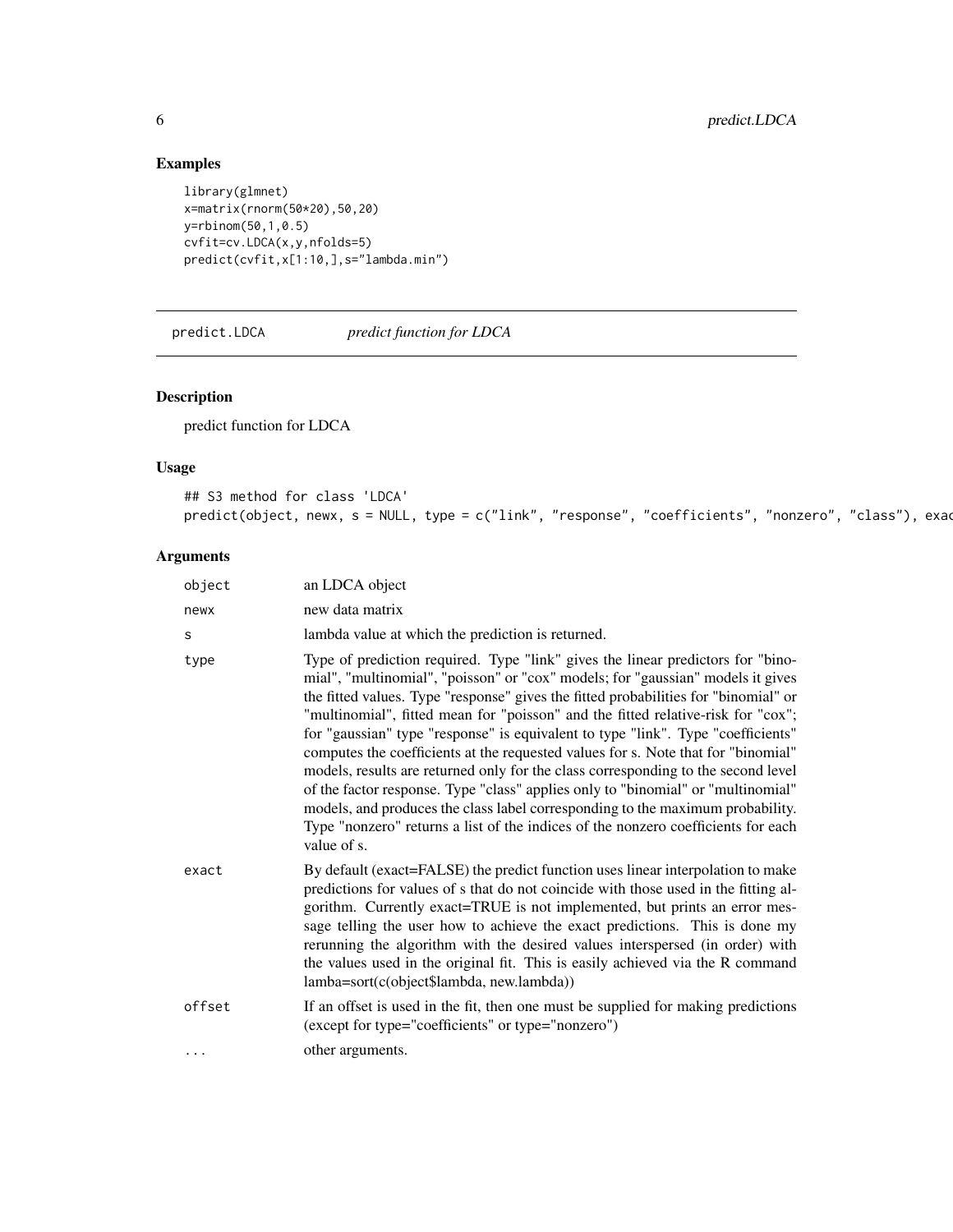## <span id="page-6-0"></span>predict.tsp.gbm 7

## Author(s)

Xiaolin Yang, Han Liu

#### Examples

```
library(glmnet)
x=matrix(rnorm(50*20),50,20)
y=rbinom(50,1,0.5)
cvfit=cv.LDCA(x,y,nfolds=5)
predict(cvfit,x[1:10,],s="lambda.min")
```
<span id="page-6-1"></span>predict.tsp.gbm *prediction function for tsp.gbm*

## Description

prediction function for tsp.gbm

## Usage

```
## S3 method for class 'tsp.gbm'
predict(object, newdata, n.trees, type = "link", single.tree = FALSE, ...)
```
#### Arguments

| object      | a tsp.gbm object                                                                                                                       |
|-------------|----------------------------------------------------------------------------------------------------------------------------------------|
| newdata     | new data matrix                                                                                                                        |
| n.trees     | Number of trees used in the prediction. n.trees may be a vector in which case<br>predictions are returned for each iteration specified |
| type        | The scale on which gbm makes the predictions                                                                                           |
| single.tree | If single tree=TRUE then predict tsp.gbm returns only the predictions from tree(s)<br>n.trees                                          |
|             | not used.                                                                                                                              |

#### Author(s)

Xiaolin Yang, Han Liu

#### References

gbm package

```
library(gbm)
x=matrix(rnorm(100*20),100,20)
y=rbinom(100,1,0.5)
fit=tsp.gbm(x,y)
predict(fit,x[1:10,],n.trees=5)
```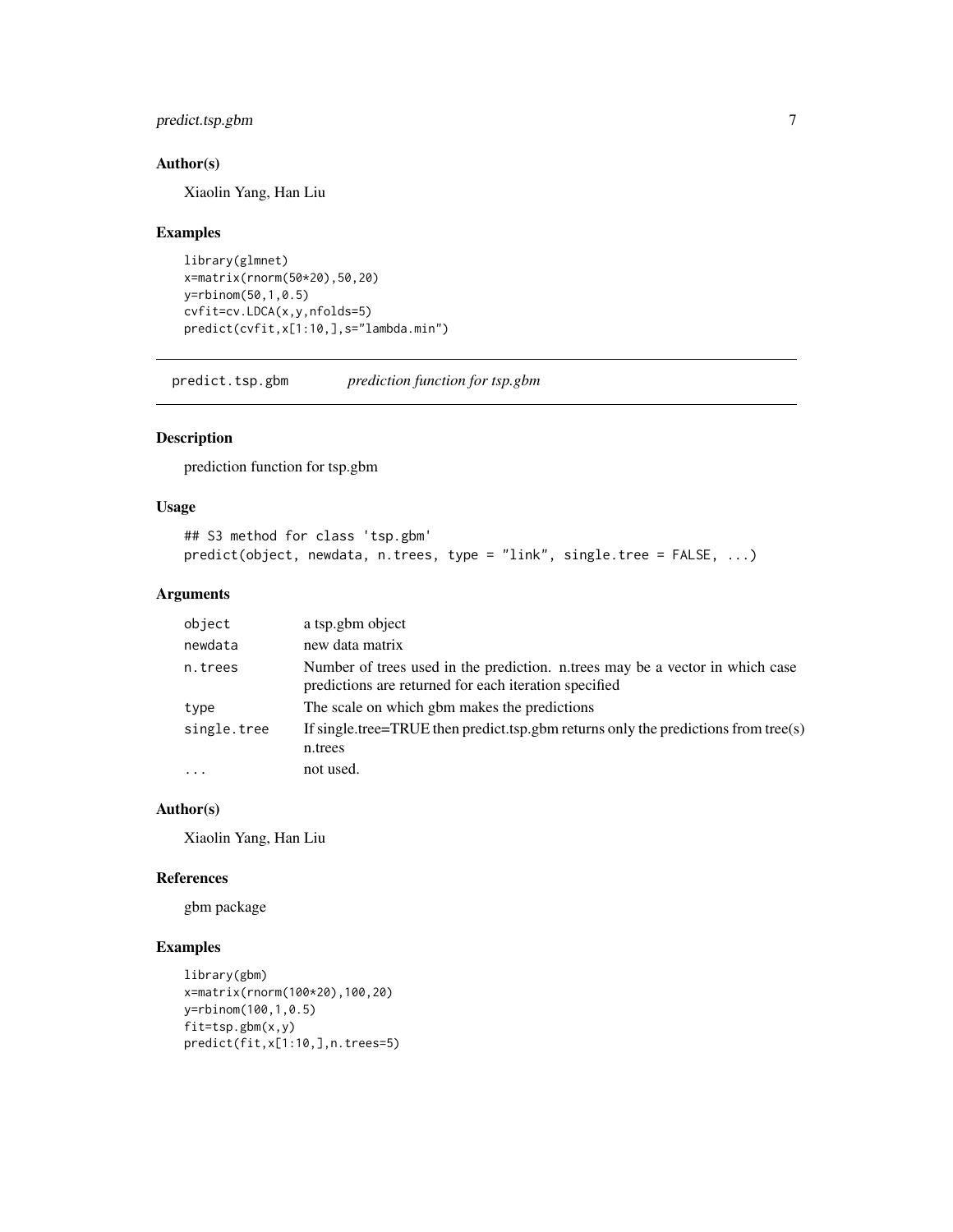<span id="page-7-0"></span>predict.tsp.randomForest

*prediction function for tsp.randomForest*

#### Description

prediction function for tsp.randomForest

## Usage

```
## S3 method for class 'tsp.randomForest'
predict(object, new data, type = "response", norm.votes = TRUE, predict.all = FALSE, proximity = FALSE,
```
## Arguments

| object      | a tsp.randomForest object                                                                                                                                                                                                                 |
|-------------|-------------------------------------------------------------------------------------------------------------------------------------------------------------------------------------------------------------------------------------------|
| newdata     | new data matrix                                                                                                                                                                                                                           |
| type        | one of response, prob. or votes, indicating the type of output: predicted values,<br>matrix of class probabilities, or matrix of vote counts. class is allowed, but<br>automatically converted to "response", for backward compatibility. |
| norm.votes  | Should the vote counts be normalized (i.e., expressed as fractions)?                                                                                                                                                                      |
| predict.all | Should the predictions of all trees be kept?                                                                                                                                                                                              |
| proximity   | Should proximity measures be computed?                                                                                                                                                                                                    |
| nodes       | Should the terminal node indicators (an n by ntree matrix) be return? If so, it is<br>in the "nodes" attribute of the returned object.                                                                                                    |
| cutoff      | A vector of length equal to number of classes. The 'winning' class for an obser-<br>vation is the one with the maximum ratio of proportion of votes to cutoff.                                                                            |
| $\cdots$    | not used.                                                                                                                                                                                                                                 |

#### Author(s)

Xiaolin Yang, Han Liu

#### References

randomForest package.

```
library(randomForest)
x=matrix(rnorm(100*20),100,20)
y=rbinom(100,1,0.5)
y=as.factor(y)
fit=tsp.randomForest(x,y)
predict(fit,x[1:10,])
```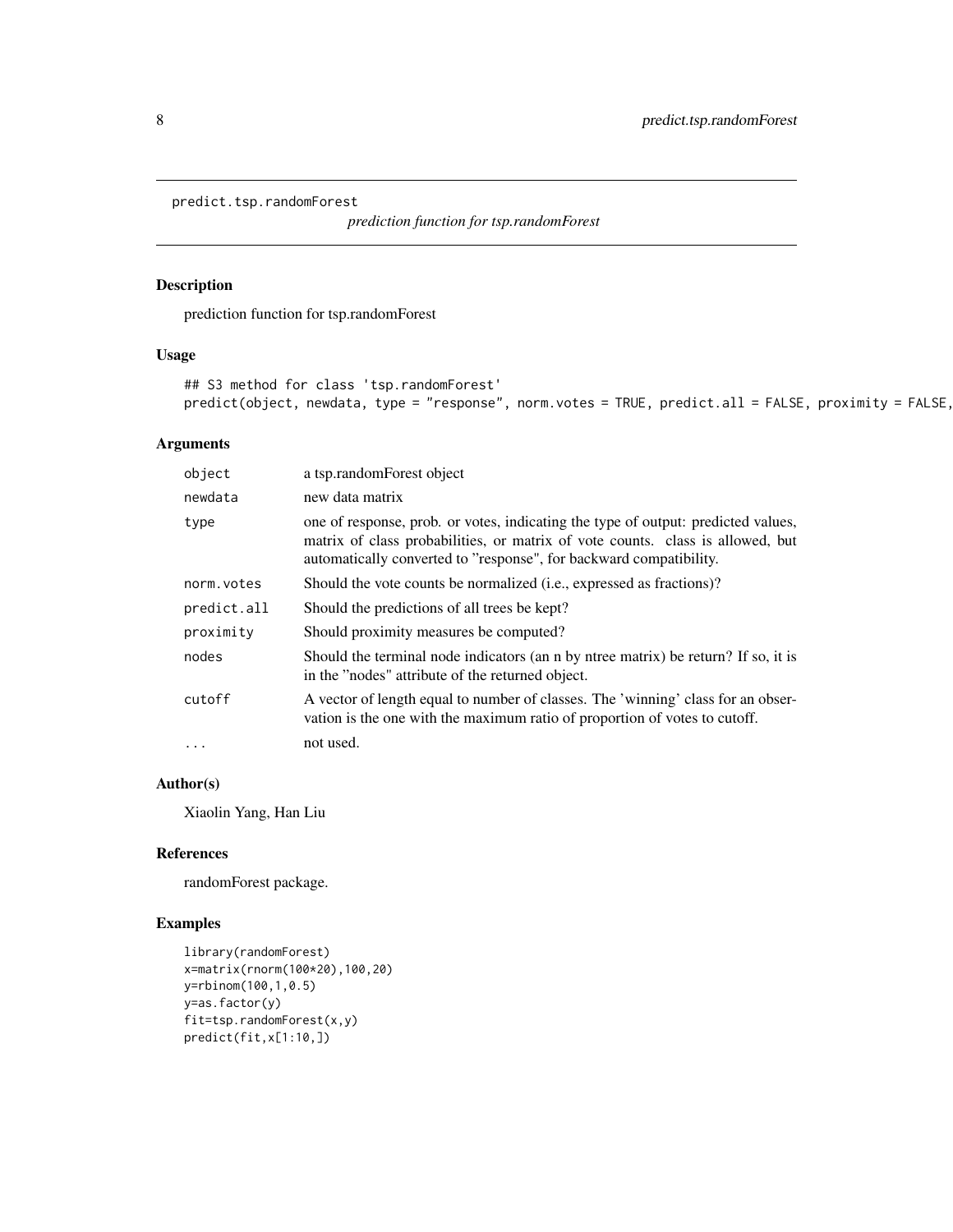<span id="page-8-1"></span><span id="page-8-0"></span>prediction function for tsp.tree

## Usage

```
## S3 method for class 'tsp.tree'
predict(object, new data, type = c("vector", "tree", "class", "where"), split = FALSE, nwts,eps = 0.001
```
## Arguments

| object   | a tsp.tree object                                                                                                                                                                                                                                                                                                                                                                                                                 |
|----------|-----------------------------------------------------------------------------------------------------------------------------------------------------------------------------------------------------------------------------------------------------------------------------------------------------------------------------------------------------------------------------------------------------------------------------------|
| newdata  | new data matrix                                                                                                                                                                                                                                                                                                                                                                                                                   |
| type     | character string denoting whether the predictions are returned as a vector (de-<br>fault) or as a tsp.tree object.                                                                                                                                                                                                                                                                                                                |
| split    | governs the handling of missing values. If false, cases with missing values are<br>dropped down the tree until a leaf is reached or a node for which the attribute is<br>missing, and that node is used for prediction. If split = TRUE cases with missing<br>attributes are split into fractional cases and dropped down each side of the split.<br>The predicted values are averaged over the fractions to give the prediction. |
| nwts     | weights for the newdata cases, used when predicting a tsp.tree.                                                                                                                                                                                                                                                                                                                                                                   |
| eps      | a lower bound for the probabilities, used if events of predicted probability zero<br>occur in newdata when predicting a tree.                                                                                                                                                                                                                                                                                                     |
| $\cdots$ | other arguments.                                                                                                                                                                                                                                                                                                                                                                                                                  |

## Author(s)

Xiaolin Yang, Han Liu

```
library(tree)
x=matrix(rnorm(100*20),100,20)
y=rbinom(100,1,0.5)
y=as.factor(y)
data=data.frame(y,x)
tr=tsp.tree(x,y)
predict(tr,data[1:10,])
```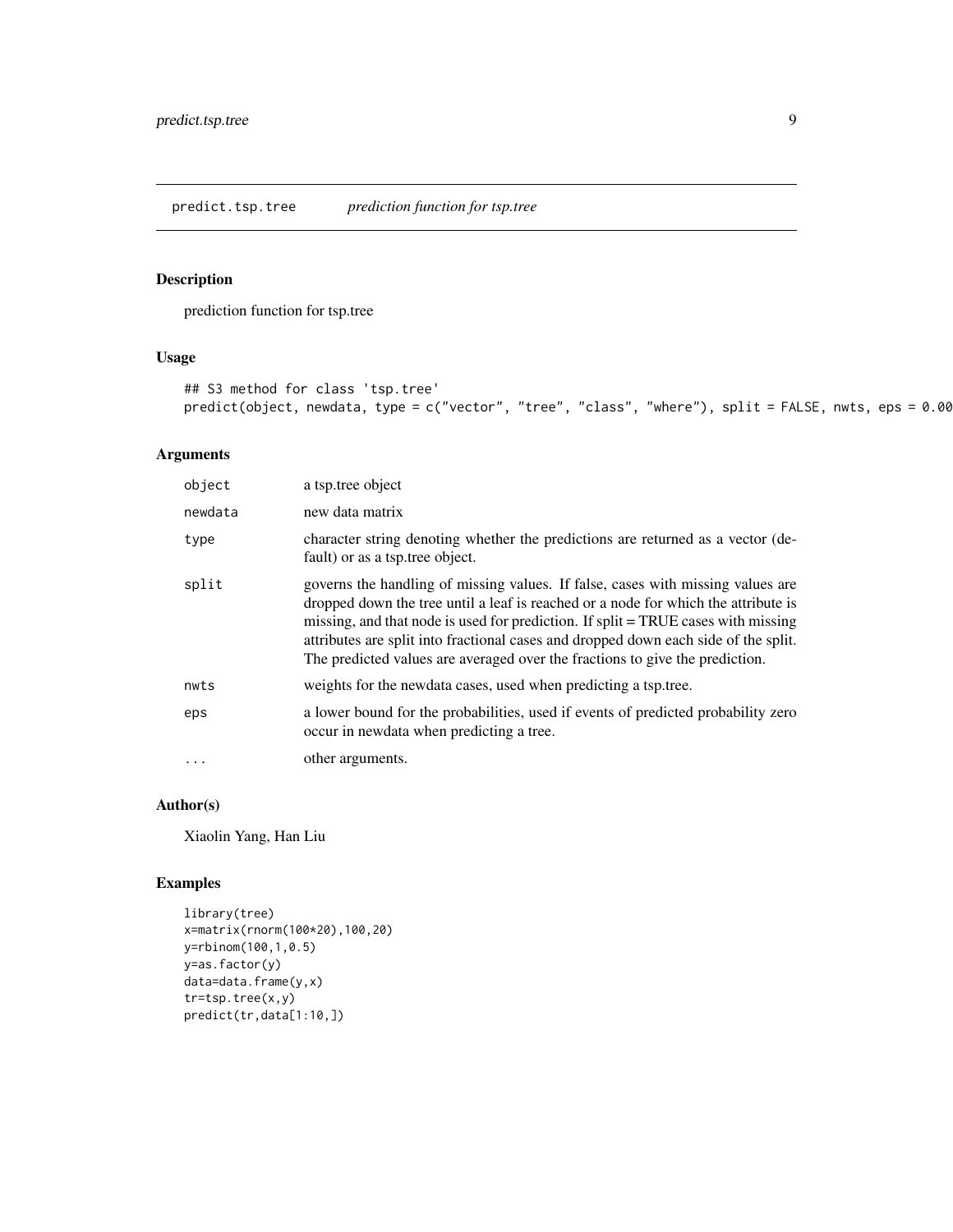<span id="page-9-1"></span><span id="page-9-0"></span>

print function for cv.LDCA

## Usage

## S3 method for class 'cv.LDCA'  $print(x, \ldots)$ 

#### Arguments

| X        | cv.LDCA object  |
|----------|-----------------|
| $\cdots$ | other arguments |

#### Author(s)

Xiaolin Yang

## Examples

```
library(glmnet)
x=matrix(rnorm(50*20),50,20)
y=rbinom(50,1,0.5)
cvfit=cv.LDCA(x,y,nfolds=5)
print(cvfit)
```
print.LDCA *print the LDCA object*

## Description

print the LDCA object

#### Usage

## S3 method for class 'LDCA'  $print(x, \ldots)$ 

| x        | the LDCA object  |
|----------|------------------|
| $\cdots$ | other arguments. |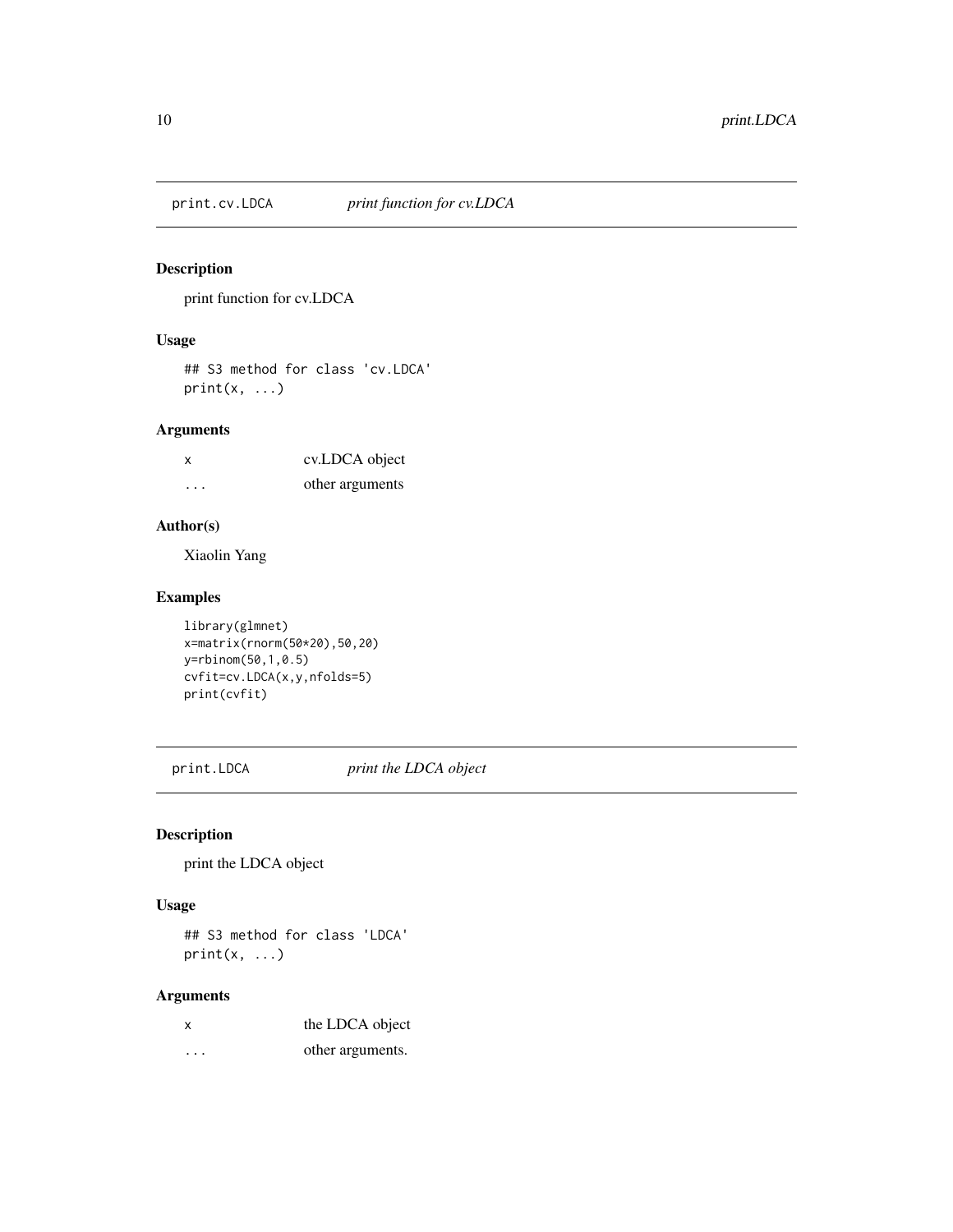#### <span id="page-10-0"></span>tsp.gbm 11

## Author(s)

Xiaolin Yang, Han Liu

## Examples

```
library(glmnet)
x=matrix(rnorm(100*20),100,20)
y=rbinom(100,1,0.5)
fit=LDCA(x,y)
print(fit)
```

| tsp.gbm | Fits generalized boosted logistic regression models based on Top Scor- |
|---------|------------------------------------------------------------------------|
|         | ing Pairs.                                                             |

## Description

Fits generalized boosted logistic regression models based on Top Scoring Pairs.

#### Usage

```
tsp.gbm(x, y, offset = NULL, miss = NULL, distribution = "bernoulli", w = NULL, var.monotone = NULL, n
```

| $\times$          | input matrix, of dimension nobs x nvars; each row is an observation vector.                                                                                                                                   |
|-------------------|---------------------------------------------------------------------------------------------------------------------------------------------------------------------------------------------------------------|
| У                 | response variable.                                                                                                                                                                                            |
| offset            | a vector of values for the offset                                                                                                                                                                             |
| misc              | is an R object that is simply passed on to the gbm engine. (refer to "gbm.fit"<br>function in the "gbm" package)                                                                                              |
| distribution      | A character string specifying the name of the distribution to use or a list with a<br>component. The default value is "bernoulli" for logistic regression.                                                    |
| W                 | w is a vector of weights of the same length as the y.                                                                                                                                                         |
| var.monotone      | an optional vector, the same length as the number of predictors, indicating which<br>variables have a monotone increasing $(+1)$ , decreasing $(-1)$ , or arbitrary $(0)$ re-<br>lationship with the outcome. |
| n.trees           | the total number of trees to fit. This is equivalent to the number of iterations and<br>the number of basis functions in the additive expansion.                                                              |
| interaction.depth |                                                                                                                                                                                                               |
|                   | The maximum depth of variable interactions. 1 implies an additive model, 2<br>implies a model with up to 2-way interactions, etc.                                                                             |
|                   | n minobsine of minimum number of observations in the trees terminal nodes. Note that this is<br>the actual number of observations not the total weight.                                                       |
| shrinkage         | a shrinkage parameter applied to each tree in the expansion. Also known as the<br>learning rate or step-size reduction.                                                                                       |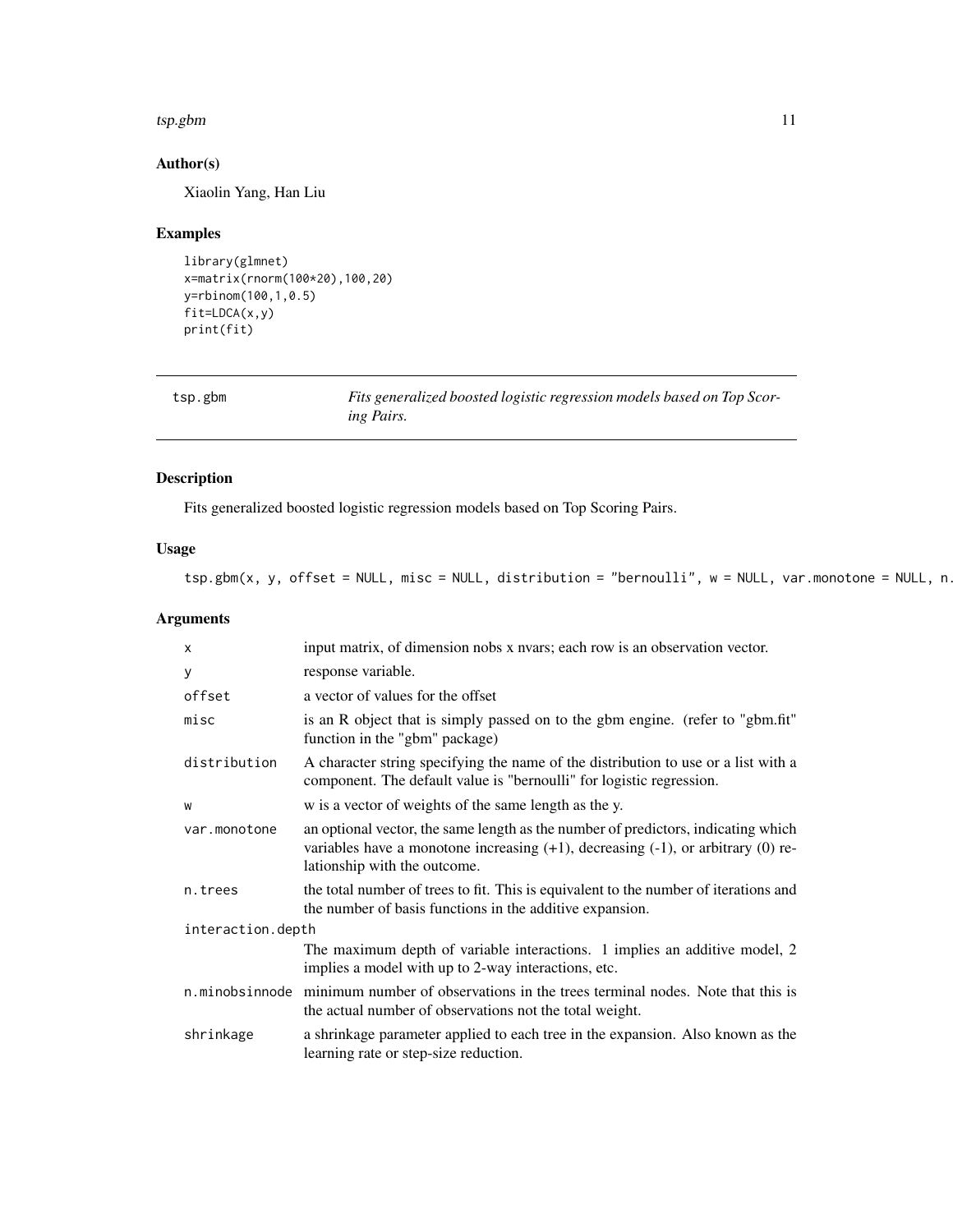<span id="page-11-0"></span>

| bag.fraction | the fraction of the training set observations randomly selected to propose the<br>next tree in the expansion.                                                                             |
|--------------|-------------------------------------------------------------------------------------------------------------------------------------------------------------------------------------------|
|              | train, fraction The first train, fraction $*$ nrows (data) observations are used to fit the gbm and the<br>remainder are used for computing out-of-sample estimates of the loss function. |
| keep.data    | a logical variable indicating whether to keep the data and an index of the data<br>stored with the object.                                                                                |
| verbose      | If TRUE, tsp.gbm will print out progress and performance indicators.                                                                                                                      |

#### Value

See "gbm" package for returned values

#### Author(s)

Xiaolin Yang, Han Liu

## References

See references for the "gbm" package.

## See Also

[predict.tsp.gbm](#page-6-1)

#### Examples

```
library(gbm)
x=matrix(rnorm(100*20),100,20)
y=rbinom(100,1,0.5)
fit=tsp.gbm(x,y)
predict(fit,x[1:10,],n.trees=5)
```
tsp.randomForest *Classification with Random Forest based on Top Scoring Pairs*

## Description

Classification with Random Forest based on Top Scoring Pairs

#### Usage

 $tsp.randomForest(x, y = NULL, xtest = NULL, ytest = NULL, ntree = 500, type = "classification", mtry = ...$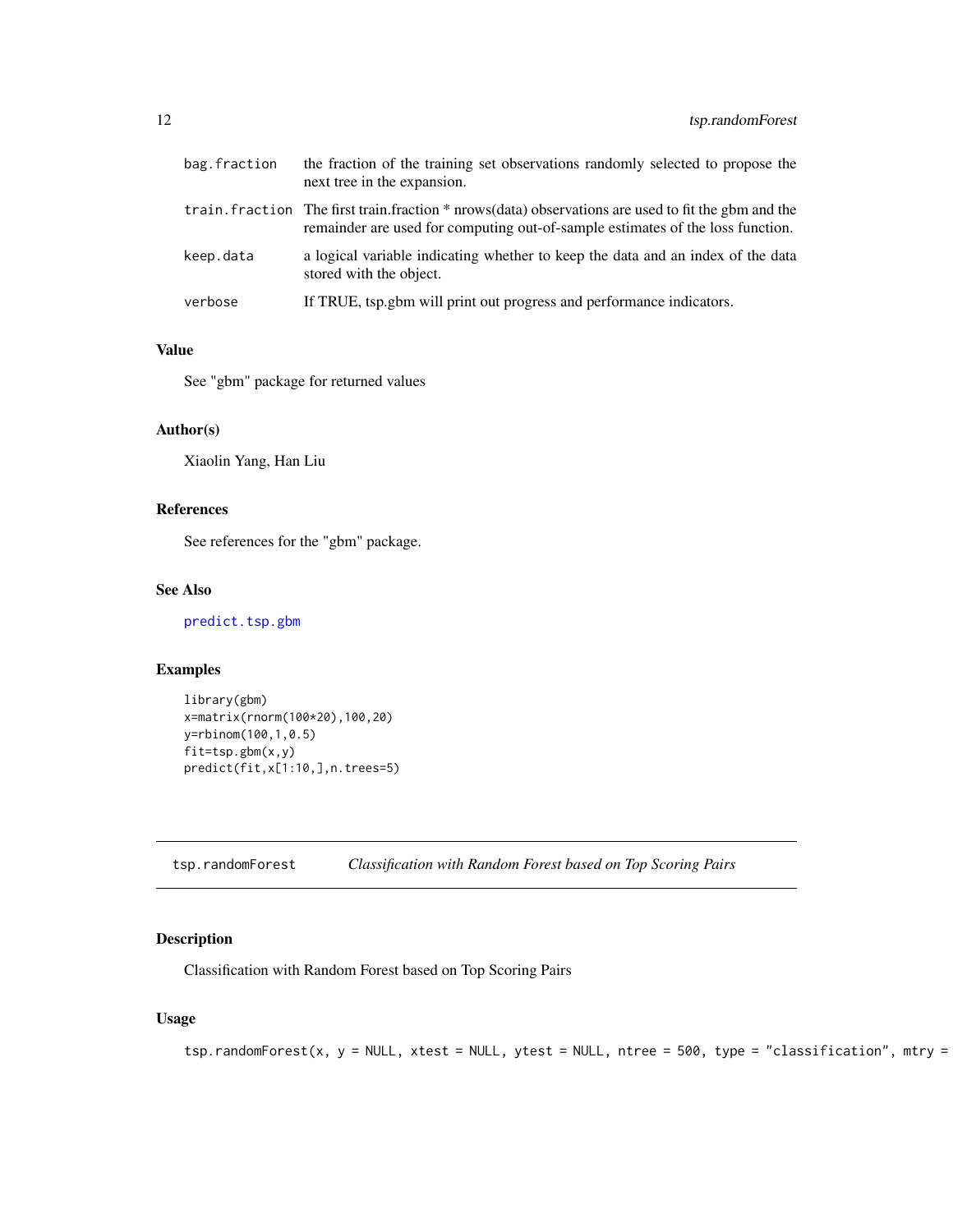| х           | a data frame or a matrix of predictors, or a formula describing the model to be<br>fitted                                                                                                                                                                            |
|-------------|----------------------------------------------------------------------------------------------------------------------------------------------------------------------------------------------------------------------------------------------------------------------|
| у           | A response vector. If omitted, tsp.randomForest will run in unsupervised mode.                                                                                                                                                                                       |
| xtest       | a data frame or matrix (like x) containing predictors for the test set.                                                                                                                                                                                              |
| ytest       | response for the test set.                                                                                                                                                                                                                                           |
| ntree       | Number of trees to grow.                                                                                                                                                                                                                                             |
| type        | turn on the "classification" mode in "randomForest".                                                                                                                                                                                                                 |
| mtry        | Number of top scoring pairs randomly sampled as candidates at each split.                                                                                                                                                                                            |
| replace     | Should sampling of cases be done with or without replacement?                                                                                                                                                                                                        |
| classwt     | Priors of the classes. Need not add up to one. Ignored for regression.                                                                                                                                                                                               |
| cutoff      | (Classification only) A vector of length equal to number of classes. The 'winning'<br>class for an observation is the one with the maximum ratio of proportion of votes<br>to cutoff. Default is 1/k where k is the number of classes (i.e., majority vote<br>wins). |
| strata      | A (factor) variable that is used for stratified sampling.                                                                                                                                                                                                            |
| sampsize    | $Size(s)$ of sample to draw. For classification, if sampsize is a vector of the length<br>the number of strata, then sampling is stratified by strata, and the elements of<br>sampsize indicate the numbers to be drawn from the strata.                             |
| nodesize    | Minimum size of terminal nodes. Setting this number larger causes smaller trees<br>to be grown (and thus take less time).                                                                                                                                            |
| maxnodes    | Maximum number of terminal nodes trees in the forest can have.                                                                                                                                                                                                       |
| importance  | Should importance of top scoring pairs be assessed?                                                                                                                                                                                                                  |
| localImp    | Should casewise importance measure be computed?                                                                                                                                                                                                                      |
| nPerm       | Number of times the OOB data are permuted per tree for assessing top scoring<br>pair importance.                                                                                                                                                                     |
| proximity   | Should proximity measure among the rows be calculated?                                                                                                                                                                                                               |
| oob.prox    | Should proximity be calculated only on "out-of-bag" data?                                                                                                                                                                                                            |
| norm.votes  | If TRUE (default), the final result of votes are expressed as fractions. If FALSE,<br>raw vote counts are returned (useful for combining results from different runs).<br>Ignored for regression.                                                                    |
| do.trace    | If set to TRUE, give a more verbose output as random Forest is run. If set to<br>some integer, then running output is printed for every do trace trees.                                                                                                              |
| keep.forest | If set to FALSE, the forest will not be retained in the output object. If xtest is<br>given, defaults to FALSE.                                                                                                                                                      |
| keep.inbag  | Should an n by ntree matrix be returned that keeps track of which samples are<br>"in-bag" in which trees (but not how many times, if sampling with replacement)                                                                                                      |
| $\cdots$    | Additional arguments.                                                                                                                                                                                                                                                |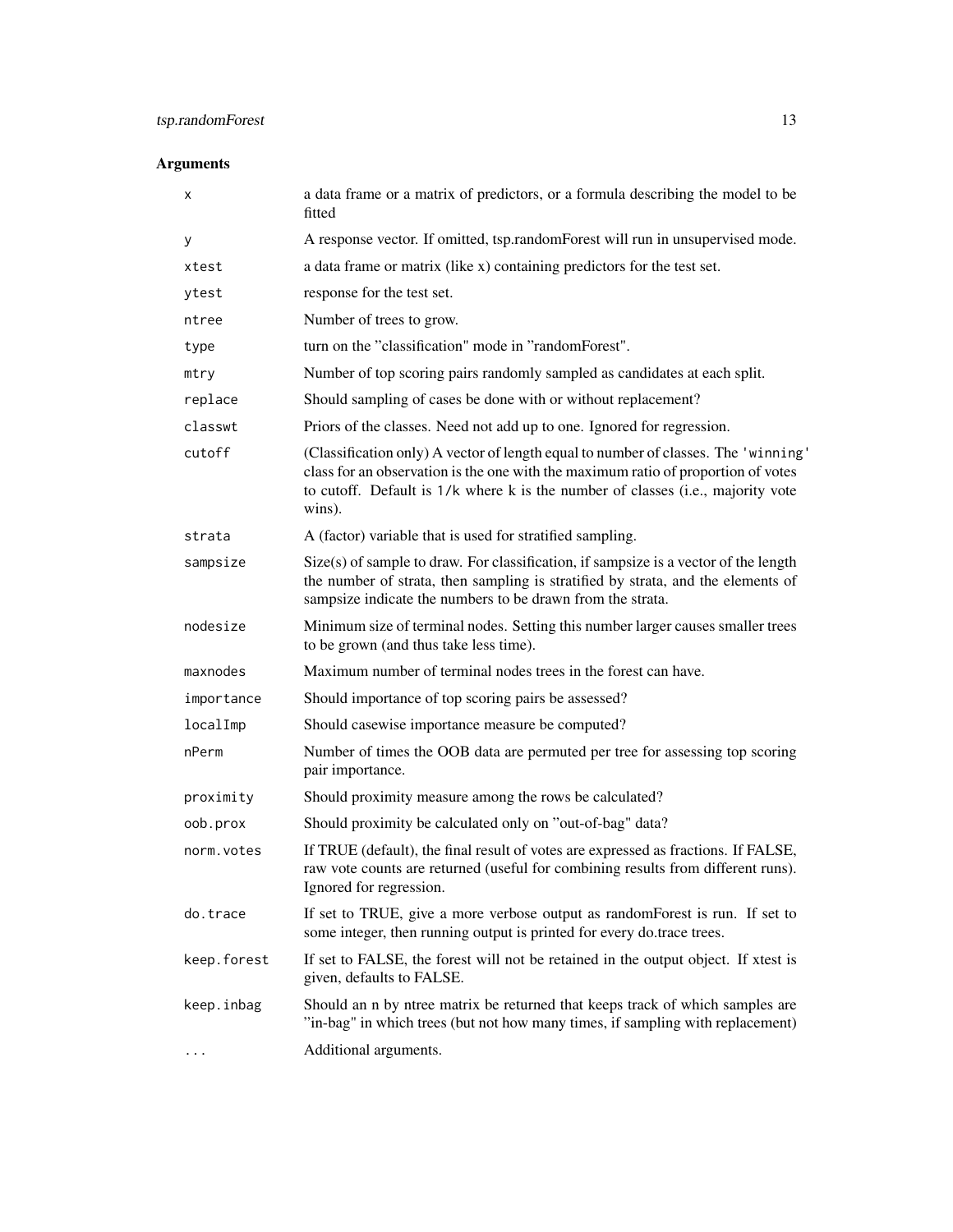## Value

| call         | the original call to randomForest                                                                                                                                                                                                                                                                                                                                                                                                                                                                                                           |
|--------------|---------------------------------------------------------------------------------------------------------------------------------------------------------------------------------------------------------------------------------------------------------------------------------------------------------------------------------------------------------------------------------------------------------------------------------------------------------------------------------------------------------------------------------------------|
| type         | one of regression, classification, or unsupervised.                                                                                                                                                                                                                                                                                                                                                                                                                                                                                         |
| predicted    | the predicted values of the input data based on out-of-bag samples.                                                                                                                                                                                                                                                                                                                                                                                                                                                                         |
| importance   | a matrix with $nclass + 2$ (for classification) or two (for regression) columns.<br>For classification, the first nclass columns are the class-specific measures com-<br>puted as mean descrease in accuracy. The nclass + 1st column is the mean<br>descrease in accuracy over all classes. The last column is the mean decrease<br>in Gini index. For Regression, the first column is the mean decrease in accu-<br>racy and the second the mean decrease in MSE. If importance=FALSE, the last<br>measure is still returned as a vector. |
| importanceSD | The "standard errors" of the permutation-based importance measure. For classi-<br>fication, a p by nclass<br>+ 1 matrix corresponding to the first nclass + 1<br>columns of the importance matrix. For regression, a length p vector.                                                                                                                                                                                                                                                                                                       |
| localImp     | a p by n matrix containing the casewise importance measures, the [i,j] ele-<br>ment of which is the importance of i-th variable on the j-th case. NULL if<br>localImp=FALSE.                                                                                                                                                                                                                                                                                                                                                                |
| ntree        | number of trees grown.                                                                                                                                                                                                                                                                                                                                                                                                                                                                                                                      |
| mtry         | number of predictors sampled for spliting at each node.                                                                                                                                                                                                                                                                                                                                                                                                                                                                                     |
| forest       | (a list that contains the entire forest; NULL if randomForest is run in unsuper-<br>vised mode or if keep. forest=FALSE.                                                                                                                                                                                                                                                                                                                                                                                                                    |
| err.rate     | (classification only) vector error rates of the prediction on the input data, the i-th<br>element being the (OOB) error rate for all trees up to the i-th.                                                                                                                                                                                                                                                                                                                                                                                  |
| confusion    | (classification only) the confusion matrix of the prediction (based on OOB data).                                                                                                                                                                                                                                                                                                                                                                                                                                                           |
| votes        | (classification only) a matrix with one row for each input data point and one<br>column for each class, giving the fraction or number of (OOB) 'votes' from the<br>random forest.                                                                                                                                                                                                                                                                                                                                                           |
| oob.times    | number of times cases are 'out-of-bag' (and thus used in computing OOB error<br>estimate)                                                                                                                                                                                                                                                                                                                                                                                                                                                   |
| proximity    | if proximity=TRUE when randomForest is called, a matrix of proximity mea-<br>sures among the input (based on the frequency that pairs of data points are in the<br>same terminal nodes).                                                                                                                                                                                                                                                                                                                                                    |
| mse          | (regression only) vector of mean square errors: sum of squared residuals divided<br>by n.                                                                                                                                                                                                                                                                                                                                                                                                                                                   |
| rsq          | (regression only) "pseudo R-squared": 1 - mse / Var(y).                                                                                                                                                                                                                                                                                                                                                                                                                                                                                     |
| test         | if test set is given (through the xtest or additionally ytest arguments), this<br>component is a list which contains the corresponding predicted, err.rate,<br>confusion, votes (for classification) or predicted, mse and rsq (for regres-<br>sion) for the test set. If proximity=TRUE, there is also a component, proximity,<br>which contains the proximity among the test set as well as proximity between<br>test and training data.                                                                                                  |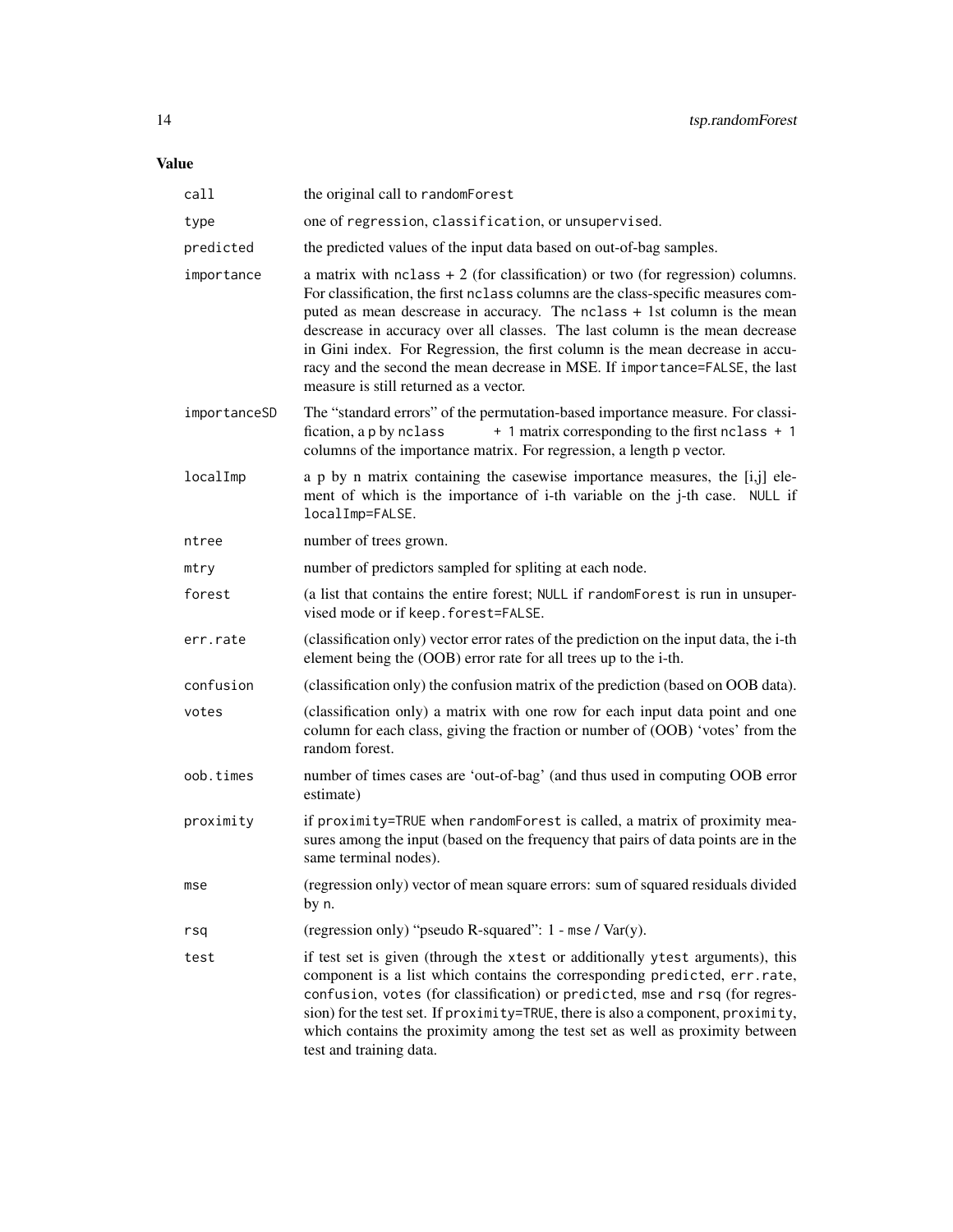#### <span id="page-14-0"></span>tsp.tree 15

#### Author(s)

Xiaolin Yang, Han Liu

#### References

Breiman, L. (2001), *Random Forests, Machine Learning* Breiman, L. (2002), *"Manual On Setting Up, Using, And Understanding Random Forests V3.1"*, [http://oz.berkeley.edu/users/](http://oz.berkeley.edu/users/breiman/Using_random_forests_V3.1.pdf.) [breiman/Using\\_random\\_forests\\_V3.1.pdf.](http://oz.berkeley.edu/users/breiman/Using_random_forests_V3.1.pdf.)

## See Also

predict.tsp.randomForest

#### Examples

```
library(randomForest)
x=matrix(rnorm(100*20),100,20)
y=rbinom(100,1,0.5)
y=as.factor(y)
fit=tsp.randomForest(x,y)
predict(fit,x[1:10,])
plot(fit)
```
tsp.tree *Fit a Classification Tree based on Top Scoring Pairs.*

#### Description

Fit a Classification Tree based on Top Scoring Pairs.

#### Usage

```
tsp.tree(X, response, control = tree.control(dim(X)[1], ...), method = "recursive.partition", split =
```

| X            | input matrix, of dimension nobs x nvars, each row is an observation vector.               |
|--------------|-------------------------------------------------------------------------------------------|
| response     | response variable.                                                                        |
| control      | A list as returned by tree.control.                                                       |
| method       | character string giving the method to use. The only other useful value is "model. frame". |
| split        | Splitting criterion to use.                                                               |
| $\mathsf{x}$ | logical. If true, the matrix of variables for each case is returned.                      |
| y            | logical. If true, the response variable is returned.                                      |
| wts          | logical. If true, the weights are returned.                                               |
| $\ddots$     | Additional arguments                                                                      |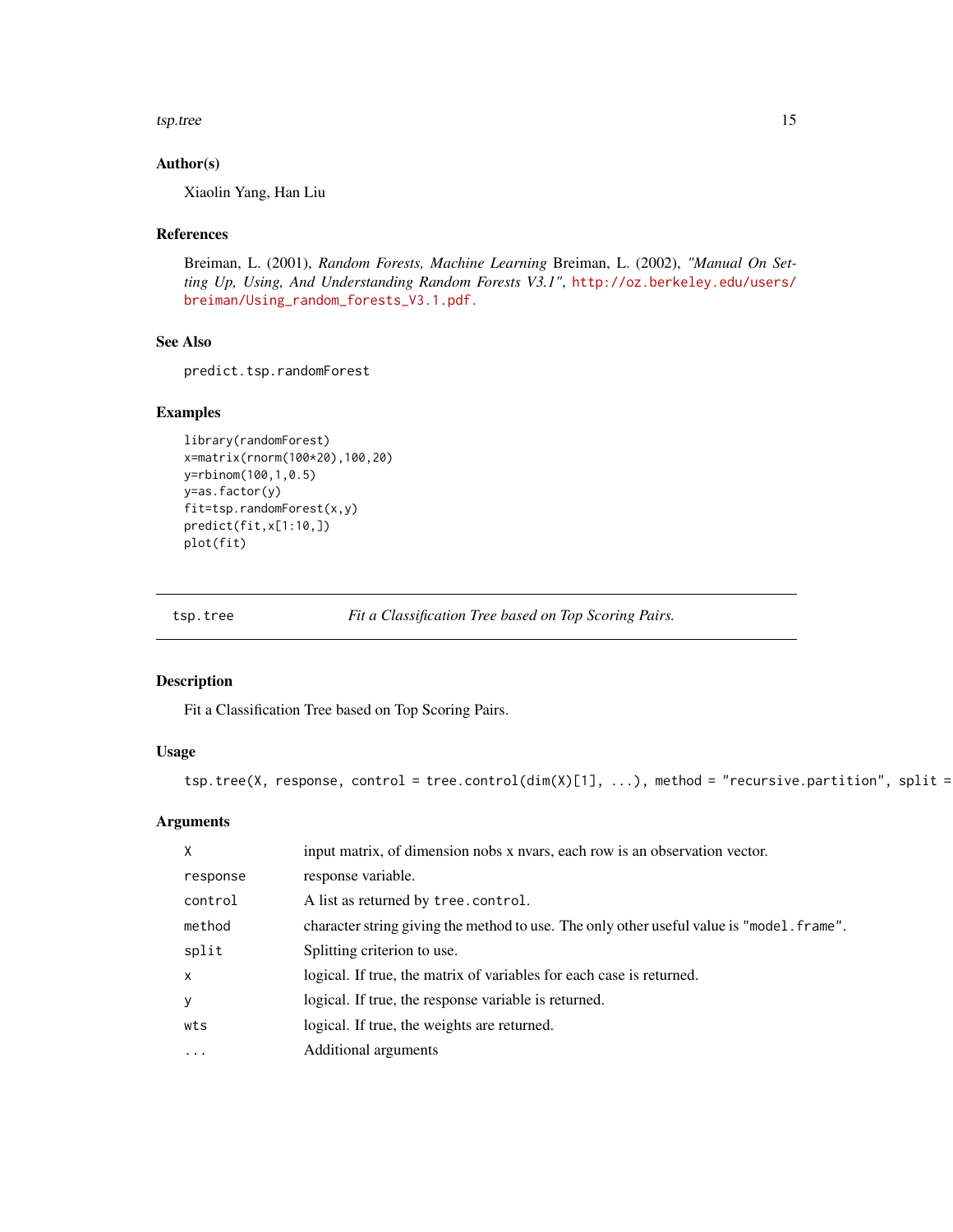## <span id="page-15-0"></span>Value

| frame | A data frame with a row for each node, and row.names giving the node num-<br>bers. The columns include var, the variable used at the split (or " <leaf>" for a<br/>terminal node), n, the (weighted) number of cases reaching that node, dev the<br/>deviance of the node, yval, the fitted value at the node (the mean for regression<br/>trees, a majority class for classification trees) and split, a two-column matrix of<br/>the labels for the left and right splits at the node. Classification trees also have<br/>yprob, a matrix of fitted probabilities for each response level.</leaf> |
|-------|-----------------------------------------------------------------------------------------------------------------------------------------------------------------------------------------------------------------------------------------------------------------------------------------------------------------------------------------------------------------------------------------------------------------------------------------------------------------------------------------------------------------------------------------------------------------------------------------------------|
| where | An integer vector giving the row number of the frame detailing the node to which<br>each case is assigned.                                                                                                                                                                                                                                                                                                                                                                                                                                                                                          |
| terms | The terms of the formula.                                                                                                                                                                                                                                                                                                                                                                                                                                                                                                                                                                           |
| call  | The matched call to Tree.                                                                                                                                                                                                                                                                                                                                                                                                                                                                                                                                                                           |
| model | If model $=$ TRUE, the model frame.                                                                                                                                                                                                                                                                                                                                                                                                                                                                                                                                                                 |
| X     | If $x = TRUE$ , the model matrix.                                                                                                                                                                                                                                                                                                                                                                                                                                                                                                                                                                   |
| У     | If $y = TRUE$ , the response.                                                                                                                                                                                                                                                                                                                                                                                                                                                                                                                                                                       |
| wts   | If $wts = TRUE$ , the weights.                                                                                                                                                                                                                                                                                                                                                                                                                                                                                                                                                                      |
|       |                                                                                                                                                                                                                                                                                                                                                                                                                                                                                                                                                                                                     |

## Author(s)

Xiaolin Yang, Han Liu

#### References

Czajkowski,M., Kretowski, M. (2011) *Top scoring pair decision tree for gene expression data analysis.* Advances in experimental medicine and biology

Breiman L., Friedman J. H., Olshen R. A., and Stone, C. J. (1984) *Classification and Regression Trees.* Wadsworth.

Ripley, B. D. (1996) *Pattern Recognition and Neural Networks.* Cambridge University Press, Cambridge. Chapter 7.

#### See Also

[predict.tsp.tree](#page-8-1)

```
library(tree)
x=matrix(rnorm(100*20),100,20)
y=rbinom(100,1,0.5)
y=as.factor(y)
data=data.frame(y,x)
tr=tsp.tree(x,y)
predict(tr,data[1:10,])
plot(tr)
text(tr)
```